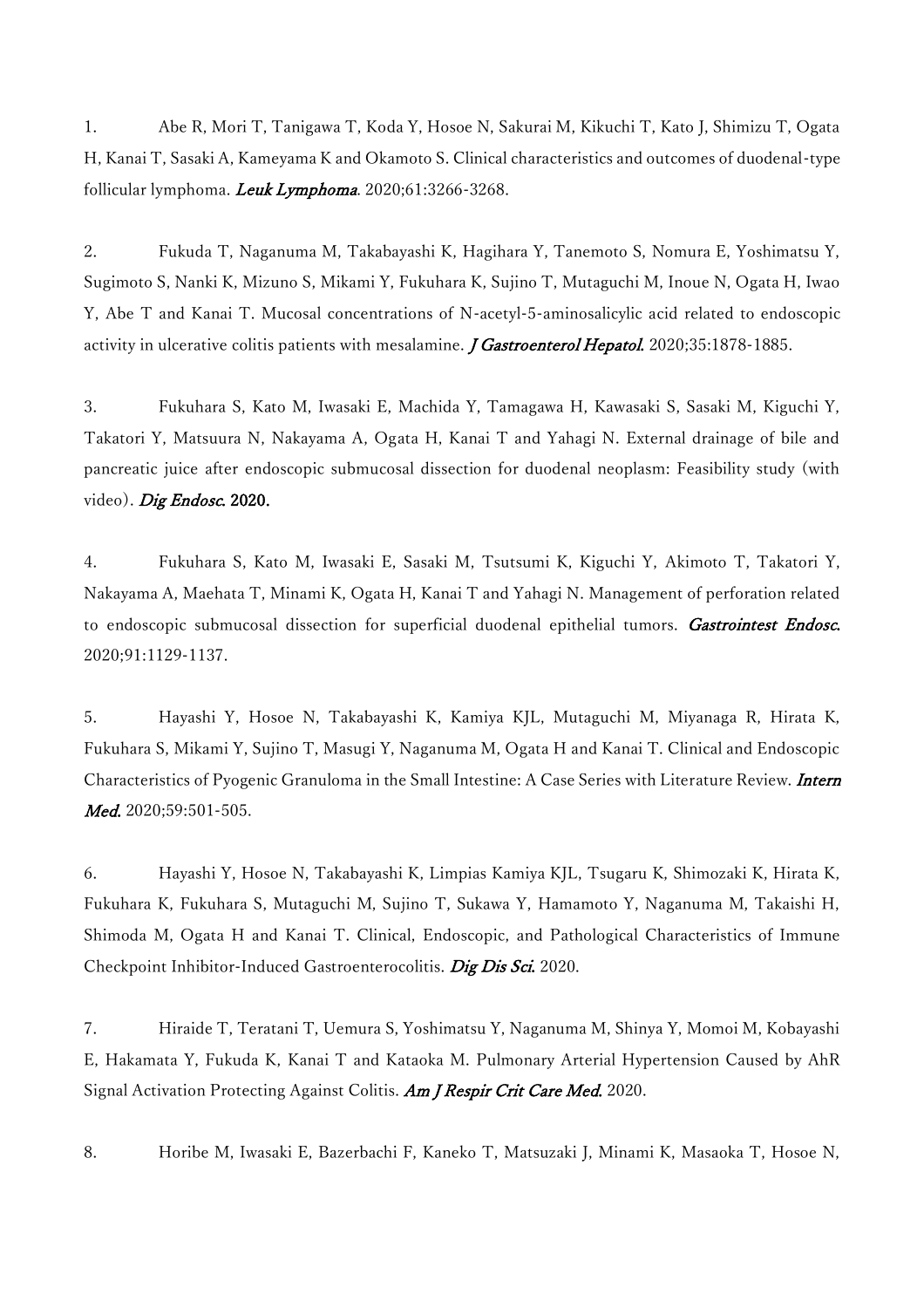Ogura Y, Namiki S, Hosoda Y, Ogata H, Chan AT and Kanai T. Horibe GI bleeding prediction score: a simple score for triage decision-making in patients with suspected upper GI bleeding. Gastrointest Endosc. 2020;92:578-588.e4.

9. Horibe M, Iwasaki E, Nakagawa A, Matsuzaki J, Minami K, Machida Y, Tamagawa H, Takimoto Y, Ueda M, Katayama T, Kawasaki S, Matsushita M, Seino T, Fukuhara S and Kanai T. Efficacy and safety of immediate oral intake in patients with mild acute pancreatitis: A randomized controlled trial. Nutrition. 2020;74:110724.

10. Hosoe N, Limpias Kamiya KJL, Hayashi Y, Sujino T, Ogata H and Kanai T. Current status of colon capsule endoscopy. Dig Endosc. 2020.

11. Ikura A, Chu PS, Nakamoto N, Ojiro K, Taniki N, Yoshida A, Shinoda M, Morikawa R, Yamataka K, Noguchi F, Hoshi H, Usui S, Ebinuma H, Kitagawa Y, Saito H and Kanai T. CLIF-C Organ Failure Score and Liver Volume Predict Prognosis in Steroid-Treated Severe Acute Autoimmune Hepatitis. Hepatol Commun. 2020;4:1019-1033.

12. Inuki S, Hirata N, Kashiwabara E, Kishi J, Aiba T, Teratani T, Nakamura W, Kojima Y, Maruyama T, Kanai T and Fujimoto Y. Polar functional group-containing glycolipid CD1d ligands modulate cytokine-biasing responses and prevent experimental colitis. Sci Rep. 2020;10:15766.

13. Iwasaki E, Minami K, Itoi T, Yamamoto K, Tsuji S, Sofuni A, Tsuchiya T, Tanaka R, Tonozuka R, Machida Y, Takimoto Y, Tamagawa H, Katayama T, Kawasaki S, Seino T, Horibe M, Fukuhara S, Kitago M, Ogata H and Kanai T. Impact of electrical pulse cut mode during endoscopic papillectomy: Pilot randomized clinical trial. Dig Endosc. 2020;32:127-135.

14. Kashiwagi K, Seino T, Makino K, Shimizu-Hirota R, Takayama M, Yoshida T, Iwasaki E, Sugino Y, Inoue N, Iwao Y and Kanai T. Negative effect of fatty liver on visualization of pancreatic cystic lesions at screening transabdominal ultrasonography. *J Eval Clin Pract*. 2020;26:256-261.

15. Kashiwagi K, Takayama M, Fukuhara K, Shimizu-Hirota R, Chu PS, Nakamoto N, Inoue N, Iwao Y and Kanai T. A significant association of non-obese non-alcoholic fatty liver disease with sarcopenic obesity. *Clin Nutr ESPEN*. 2020;38:86-93.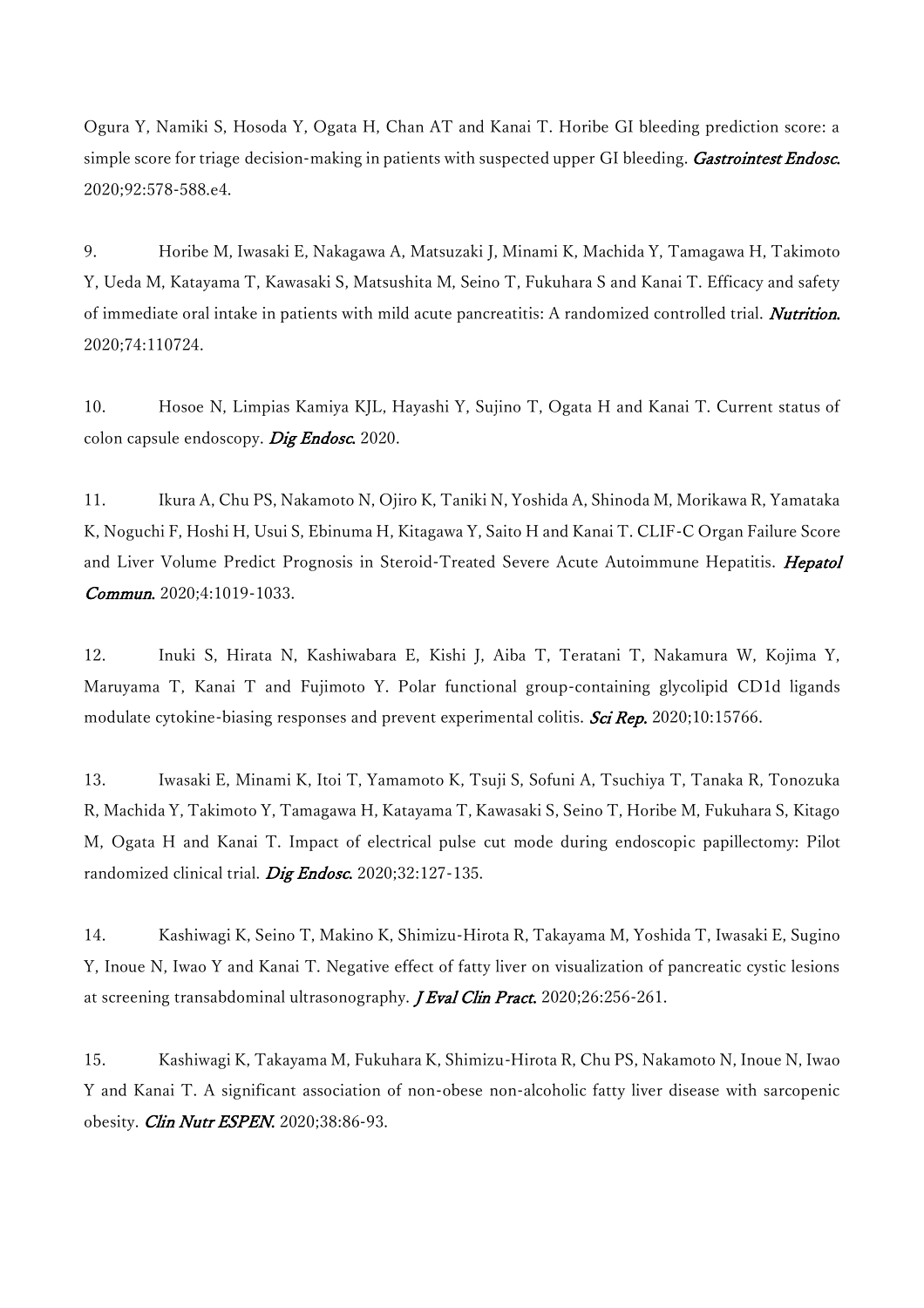16. Kashiwagi K, Yamaguchi A, Shiba S, Taniki N, Inoue N, Takaishi H, Iwao Y and Kanai T. Moderate alcohol consumption is not associated with subclinical cardiovascular damage but with hepatic fibrosis in non-alcoholic fatty liver disease. Alcohol. 2020;89:1-7.

17. Kasuga A, Semba T, Sato R, Nobusue H, Sugihara E, Takaishi H, Kanai T, Saya H and Arima Y. Oncogenic KRAS-expressing organoids with biliary epithelial stem cell properties give rise to biliary tract cancer in mice. Cancer Sci. 2020.

18. Kato M, Takatori Y, Sasaki M, Mizutani M, Tsutsumi K, Kiguchi Y, Akimoto T, Mutaguchi M, Nakayama A, Takabayashi K, Maehata T, Kanai T and Yahagi N. Water pressure method for duodenal endoscopic submucosal dissection (with video). Gastrointest Endosc. 2020.

19. Kawasaki K, Fujii M, Sugimoto S, Ishikawa K, Matano M, Ohta Y, Toshimitsu K, Takahashi S, Hosoe N, Sekine S, Kanai T and Sato T. Chromosome Engineering of Human Colon-Derived Organoids to Develop a Model of Traditional Serrated Adenoma. Gastroenterology. 2020;158:638-651.e8.

20. Kawasaki K, Toshimitsu K, Matano M, Fujita M, Fujii M, Togasaki K, Ebisudani T, Shimokawa M, Takano A, Takahashi S, Ohta Y, Nanki K, Igarashi R, Ishimaru K, Ishida H, Sukawa Y, Sugimoto S, Saito Y, Maejima K, Sasagawa S, Lee H, Kim HG, Ha K, Hamamoto J, Fukunaga K, Maekawa A, Tanabe M, Ishihara S, Hamamoto Y, Yasuda H, Sekine S, Kudo A, Kitagawa Y, Kanai T, Nakagawa H and Sato T. An Organoid Biobank of Neuroendocrine Neoplasms Enables Genotype-Phenotype Mapping. Cell. 2020;183:1420-1435.e21.

21. Kayashima A, Shimozaki K, Hirata K, Mutaguchi M, Takabayashi K, Hayashi Y, Hosoe N, Ogata H, Sujino T and Kanai T. Ulcerative colitis exacerbation after the onset of immune checkpoint inhibitor related colitis. Clin J Gastroenterol. 2020.

22. Kiguchi Y, Kato M, Nakayama A, Sasaki M, Mizutani M, Tsutsumi K, Akimoto T, Takatori Y, Mutaguchi M, Takabayashi K, Ochiai Y, Maehata T, Kanai T and Yahagi N. Feasibility study comparing underwater endoscopic mucosal resection and conventional endoscopic mucosal resection for superficial non-ampullary duodenal epithelial tumor < 20 mm. Dig Endosc. 2020;32:753-760.

23. Kishikawa H, Ojiro K, Nakamura K, Katayama T, Arahata K, Takarabe S, Miura S, Kanai T and Nishida J. Previous Helicobacter pylori infection-induced atrophic gastritis: A distinct disease entity in an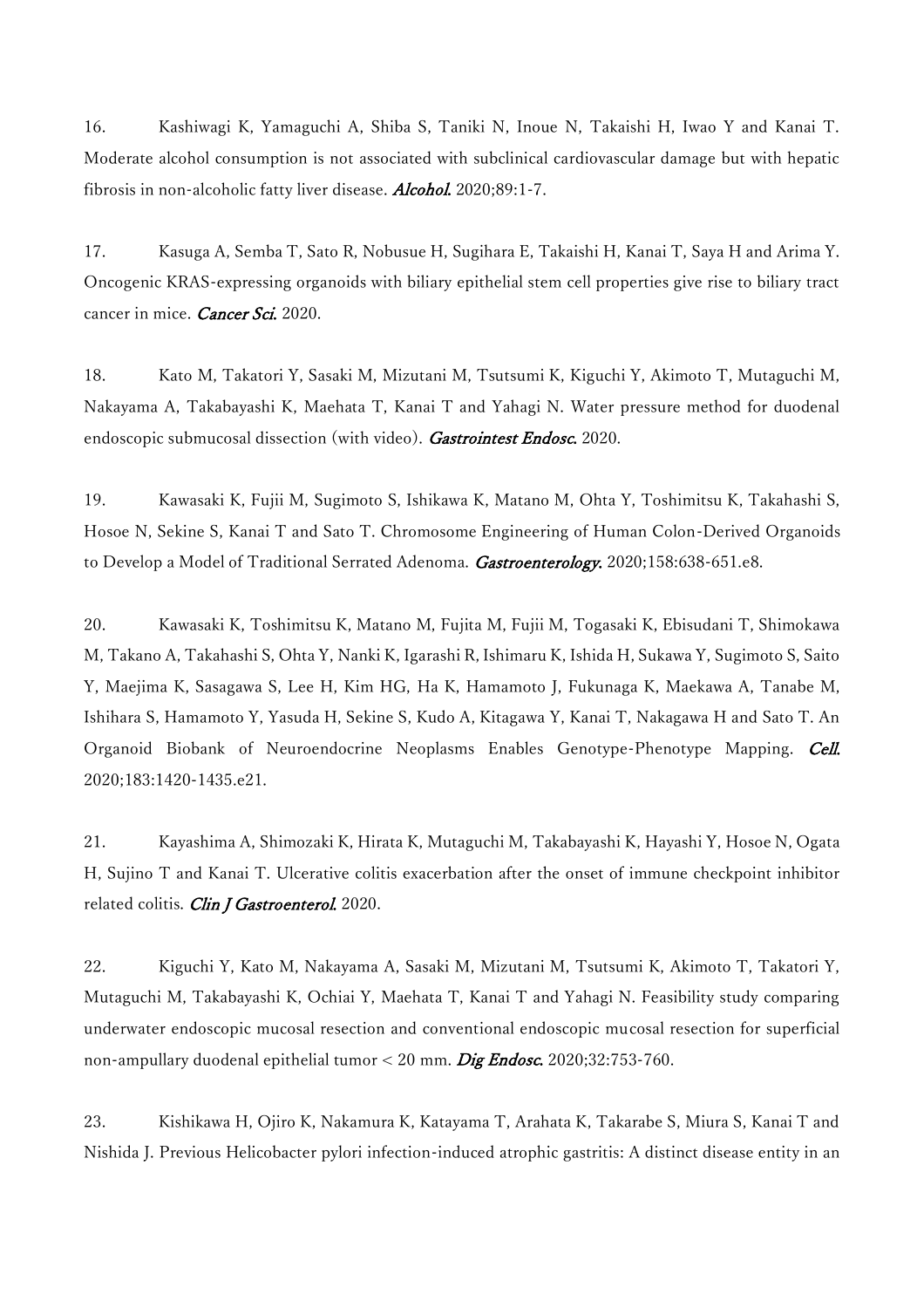understudied population without a history of eradication. Helicobacter. 2020;25:e12669.

24. Kita T, Ashizuka S, Ohmiya N, Yamamoto T, Kanai T, Motoya S, Hirai F, Nakase H, Moriyama T, Nakamura M, Suzuki Y, Kanmura S, Kobayashi T, Ohi H, Nozaki R, Mitsuyama K, Yamamoto S, Inatsu H, Watanabe K, Hibi T and Kitamura K. Adrenomedullin for steroid-resistant ulcerative colitis: a randomized, double-blind, placebo-controlled phase-2a clinical trial. *J Gastroenterol.* 2020.

25. Limpias Kamiya KJ, Hosoe N, Takabayashi K, Hayashi Y, Sun X, Miyanaga R, Fukuhara K, Fukuhara S, Naganuma M, Nakayama A, Kato M, Maehata T, Nakamura R, Ueno K, Sasaki J, Kitagawa Y, Yahagi N, Ogata H and Kanai T. Endoscopic removal of foreign bodies: A retrospective study in Japan. World J Gastrointest Endosc. 2020;12:33-41.

26. Minami K, Horibe M, Sanui M, Sasaki M, Iwasaki E, Sawano H, Goto T, Ikeura T, Takeda T, Oda T, Yasuda H, Ogura Y, Miyazaki D, Kitamura K, Chiba N, Ozaki T, Yamashita T, Koinuma T, Oshima T, Yamamoto T, Hirota M, Tokuhira N, Azumi Y, Nagata K, Takeda K, Furuya T, Lefor AK, Mayumi T and Kanai T. The Effect of an Invasive Strategy for Treating Pancreatic Necrosis on Mortality: a Retrospective Multicenter Cohort Study. *J Gastrointest Surg.* 2020;24:2037-2045.

27. Mizuno S, Ono K, Mikami Y, Naganuma M, Fukuda T, Minami K, Masaoka T, Terada S, Yoshida T, Saigusa K, Hirahara N, Miyata H, Suda W, Hattori M and Kanai T. 5-Aminosalicylic acid intolerance is associated with a risk of adverse clinical outcomes and dysbiosis in patients with ulcerative colitis. Intest Res. 2020;18:69-78.

28. Mori H, Suzuki H, Matsuzaki J, Masaoka T and Kanai T. 10-Year Trends in Helicobacter pylori Eradication Rates by Sitafloxacin-Based Third-Line Rescue Therapy. Digestion. 2020;101:644-650.

29. Morikawa R, Nakamoto N, Amiya T, Chu PS, Koda Y, Teratani T, Suzuki T, Kurebayashi Y, Ueno A, Taniki N, Miyamoto K, Yamaguchi A, Shiba S, Katayama T, Yoshida K, Takada Y, Ishihara R, Ebinuma H, Sakamoto M and Kanai T. Role of CC chemokine receptor 9 in the progression of murine and human non-alcoholic steatohepatitis. *J Hepatol*. 2020.

30. Naganuma M, Kobayashi T, Nasuno M, Motoya S, Kato S, Matsuoka K, Hokari R, Watanabe C, Sakamoto H, Yamamoto H, Sasaki M, Watanabe K, Iijima H, Endo Y, Ichikawa H, Ozeki K, Tanida S, Ueno N, Fujiya M, Sako M, Takeuchi K, Sugimoto S, Abe T, Hibi T, Suzuki Y and Kanai T. Significance of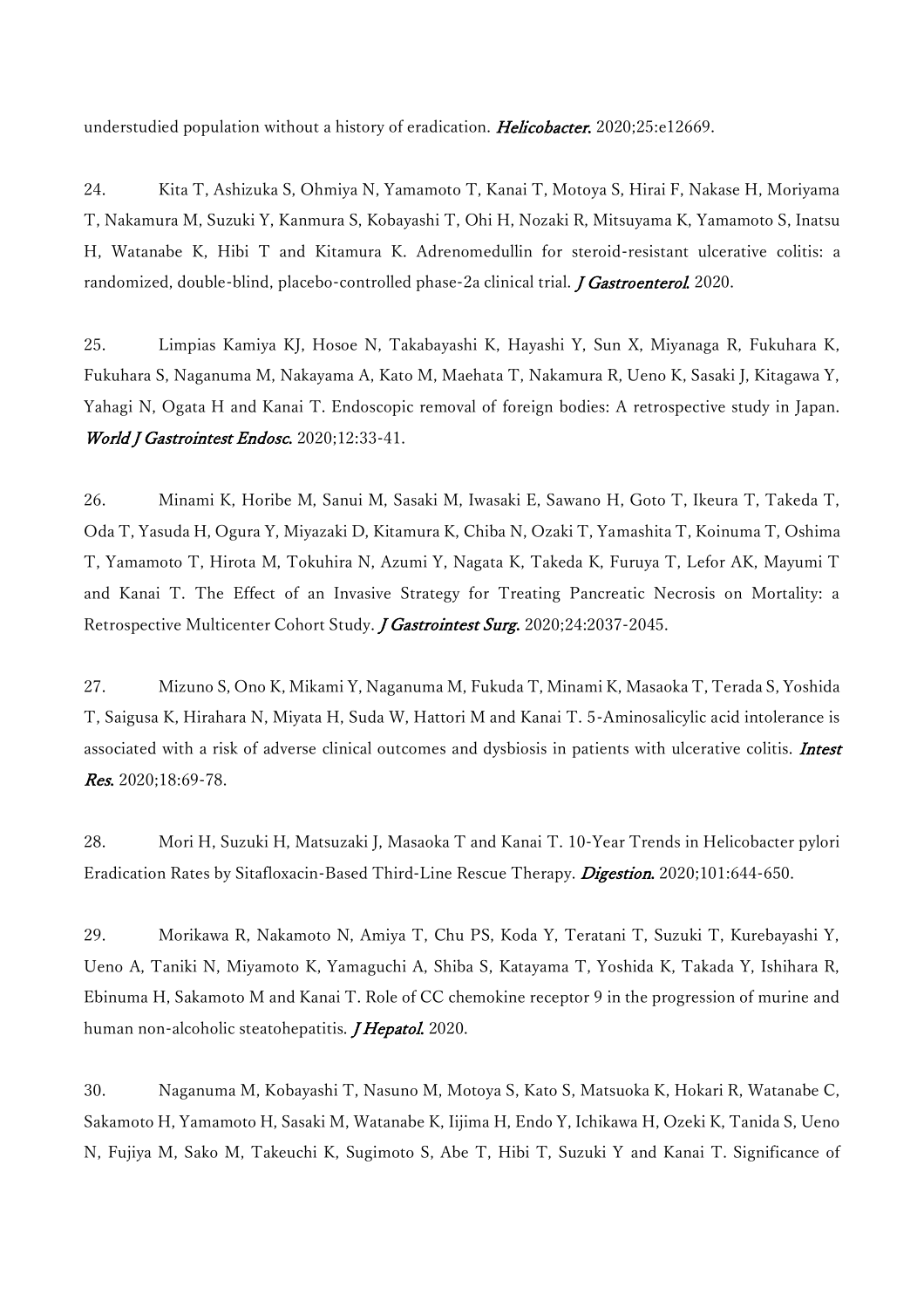Conducting 2 Types of Fecal Tests in Patients With Ulcerative Colitis. Clin Gastroenterol Hepatol. 2020;18:1102-1111.e5.

31. Naganuma M, Sugimoto S, Fukuda T, Mitsuyama K, Kobayashi T, Yoshimura N, Ohi H, Tanaka S, Andoh A, Ohmiya N, Saigusa K, Yamamoto T, Morohoshi Y, Ichikawa H, Matsuoka K, Hisamatsu T, Watanabe K, Mizuno S, Abe T, Suzuki Y and Kanai T. Indigo naturalis is effective even in treatmentrefractory patients with ulcerative colitis: a post hoc analysis from the INDIGO study. *J Gastroenterol*. 2020;55:169-180.

32. Naganuma M, Yokoyama Y, Motoya S, Watanabe K, Sawada K, Hirai F, Yamamoto T, Hanai H, Omori T, Kanai T and Hibi T. Efficacy of apheresis as maintenance therapy for patients with ulcerative colitis in an open-label prospective multicenter randomised controlled trial. *J Gastroenterol.* 2020;55:390-400.

33. Nakayama A, Kato M, Takatori Y, Shimoda M, Mizutani M, Tsutsumi K, Kiguchi Y, Akimoto T, Sasaki M, Mutaguchi M, Takabayashi K, Maehata T, Ochiai Y, Kanai T and Yahagi N. How I do it: Endoscopic diagnosis for superficial non-ampullary duodenal epithelial tumors. Dig Endosc. 2020;32:417-424.

34. Nanki K, Fujii M, Shimokawa M, Matano M, Nishikori S, Date S, Takano A, Toshimitsu K, Ohta Y, Takahashi S, Sugimoto S, Ishimaru K, Kawasaki K, Nagai Y, Ishii R, Yoshida K, Sasaki N, Hibi T, Ishihara S, Kanai T and Sato T. Somatic inflammatory gene mutations in human ulcerative colitis epithelium. *Nature*. 2020;577:254-259.

35. Nishizawa T, Sakitani K, Suzuki H, Yoshida S, Kataoka Y, Nakai Y, Ebinuma H, Kanai T, Toyoshima O and Koike K. Clinical features of cardiac nodularity-like appearance induced by Helicobacter pylori infection. World J Gastroenterol. 2020;26:5354-5361.

36. Noguchi F, Chu PS, Taniki N, Yoshida A, Morikawa R, Yamaguchi A, Ikura A, Yamataka K, Hoshi H, Usui S, Ebinuma H, Saito H, Kanai T and Nakamoto N. Long-term Observation of Cyclosporine as Second-line Therapy in Adults of Severe Acute Autoimmune Hepatitis. Hepatology. 2020.

37. Nomura E, Sujino T, Hosoe N, Yoshimatsu Y, Tanemoto S, Takabayashi K, Mutaguchi M, Shimoda M, Naganuma M, Ogata H and Kanai T. Characteristics of the Mucosal Surface on Scanning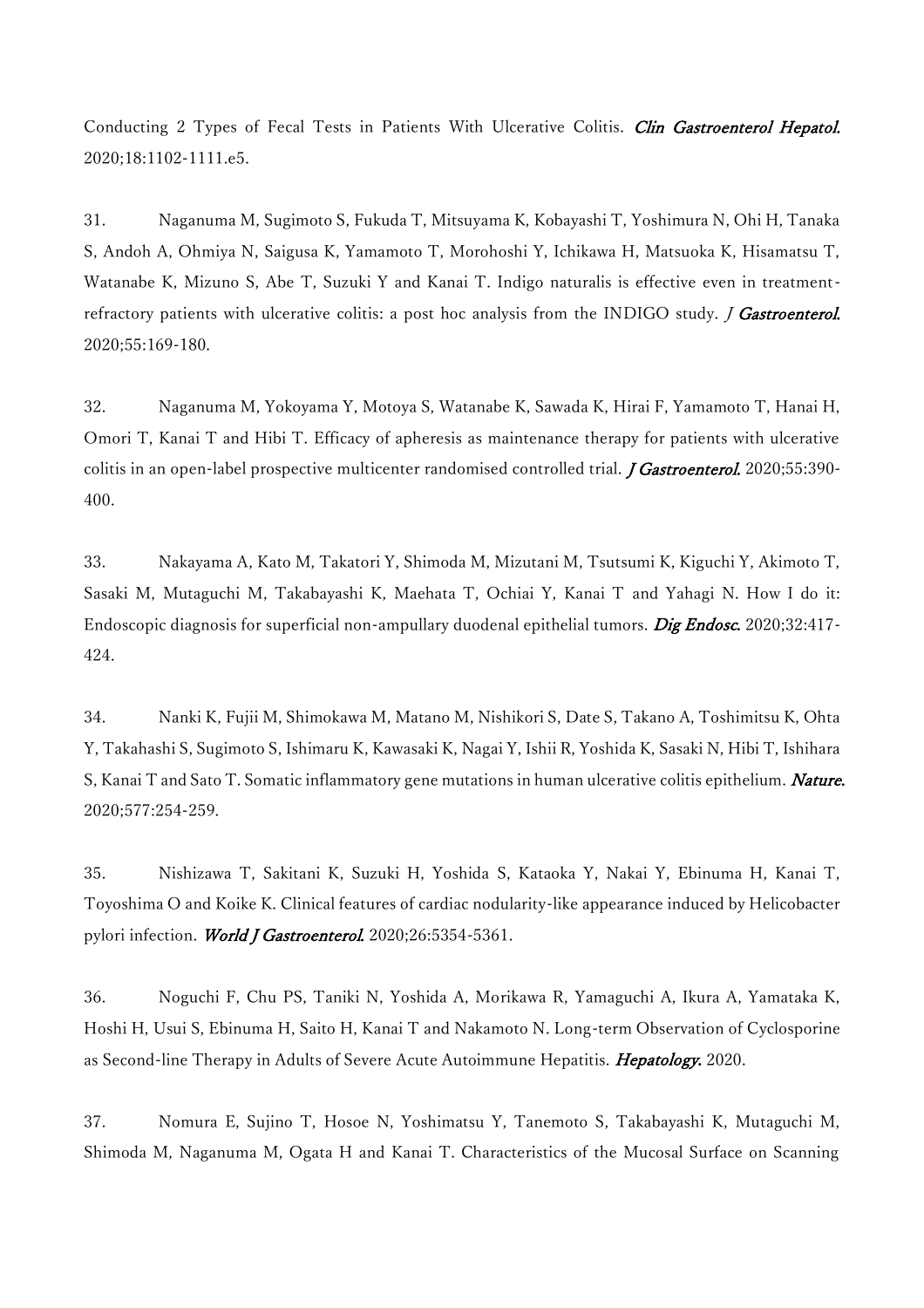Electron Microscopy in Patients with Remitting Ulcerative Colitis. Dig Dis Sci. 2020.

38. Saito Y, Koya J, Araki M, Kogure Y, Shingaki S, Tabata M, McClure MB, Yoshifuji K, Matsumoto S, Isaka Y, Tanaka H, Kanai T, Miyano S, Shiraishi Y, Okuno Y and Kataoka K. Landscape and function of multiple mutations within individual oncogenes. *Nature*. 2020;582:95-99.

39. Saruta M, Park DI, Kim YH, Yang SK, Jang BI, Cheon JH, Im JP, Kanai T, Katsuno T, Ishiguro Y, Nagaoka M, Isogawa N, Li Y, Banerjee A, Ahmad A, Hassan-Zahraee M, Clare R, Gorelick KJ, Cataldi F, Watanabe M and Hibi T. Anti-MAdCAM-1 antibody (PF-00547659) for active refractory Crohn's disease in Japanese and Korean patients: the OPERA study. Intest Res. 2020;18:45-55.

40. Sasaki N, Miyamoto K, Maslowski KM, Ohno H, Kanai T and Sato T. Development of a Scalable Coculture System for Gut Anaerobes and Human Colon Epithelium. Gastroenterology. 2020;159:388-390.e5.

41. Shiba S, Chu PS, Nakamoto N, Yamataka K, Taniki N, Ojiro K, Yamaguchi A, Morikawa R, Yoshida A, Ikura A, Ebinuma H, Saito H and Kanai T. Clinical implications with tolvaptan on monitored bioimpedance-defined fluid status in patients with cirrhotic ascites: an observational study. **BMC** Gastroenterol. 2020;20:53.

42. Shimozaki K, Sukawa Y, Beppu N, Kurihara I, Suzuki S, Mizuno R, Funakoshi T, Ikemura S, Tsugaru K, Togasaki K, Kawasaki K, Hirata K, Hayashi H, Hamamoto Y, Takaishi H and Kanai T. Multiple Immune-Related Adverse Events and Anti-Tumor Efficacy: Real-World Data on Various Solid Tumors. Cancer Manag Res. 2020;12:4585-4593.

43. Sukezaki A, Chu PS, Shinoda M, Hibi T, Taniki N, Yoshida A, Kawaida M, Hori S, Morikawa R, Kurokouchi A, Wakino S, Kameyama K, Obara H, Kitagawa Y, Saito H, Kanai T and Nakamoto N. Lateonset acute liver failure due to Wilson's disease managed by plasmapheresis and hemodiafiltration successfully serving as a bridge for deceased donor liver transplantation: a case report and literature review. Clin J Gastroenterol. 2020;13:1239-1246.

44. Suzuki T, Sukawa Y, Imamura CK, Masuishi T, Satake H, Kumekawa Y, Funakoshi S, Kotaka M, Horie Y, Kawai S, Okuda H, Terazawa T, Kondoh C, Kato K, Yoshimura K, Ishikawa H, Hamamoto Y, Boku N, Takaishi H and Kanai T. A Phase II Study of Regorafenib With a Lower Starting Dose in Patients With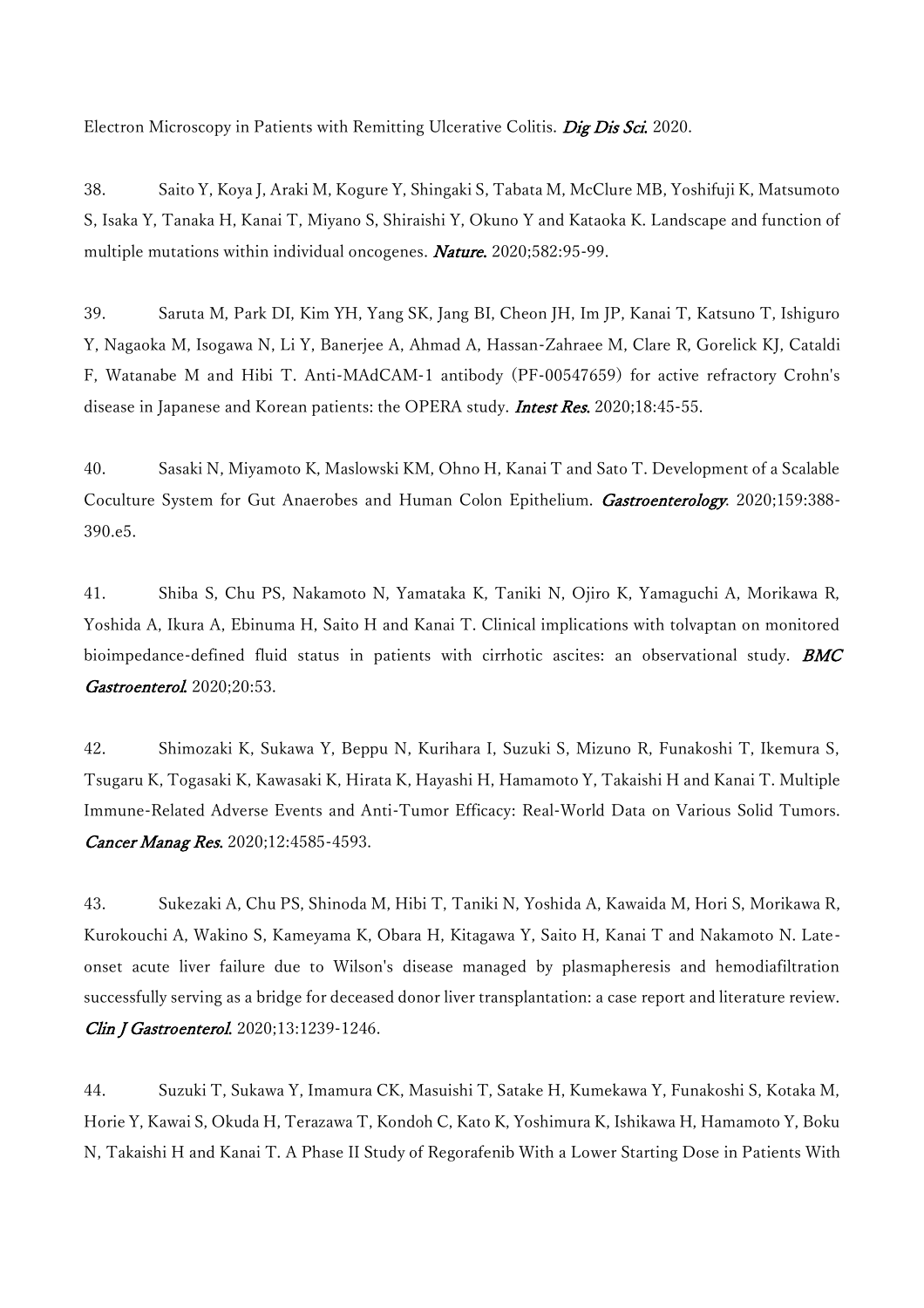Metastatic Colorectal Cancer: Exposure-Toxicity Analysis of Unbound Regorafenib and Its Active Metabolites (RESET Trial). Clin Colorectal Cancer. 2020;19:13-21.e3.

45. Takabayashi K, Hosoe N, Kato M, Hayashi Y, Miyanaga R, Nanki K, Fukuhara K, Mikami Y, Mizuno S, Sujino T, Mutaguchi M, Naganuma M, Yahagi N, Ogata H and Kanai T. Efficacy of Novel Ultrathin Single-Balloon Enteroscopy for Crohn's Disease: A Propensity Score-Matched Study. Gut Liver. 2020;14:619-625.

46. Takabayashi K, Hosoe N, Kato M, Hayashi Y, Nanki K, Fukuhara K, Mikami Y, Mizuno S, Sujino T, Mutaguchi M, Naganuma M, Yahagi N, Ogata H and Kanai T. Significance of endoscopic deep small bowel evaluation using balloon-assisted enteroscopy for Crohn's disease in clinical remission. J Gastroenterol. 2020.

47. Takabayashi K, Hosoe N, Ogata H and Kanai T. Giant Mesocaval Shunt Formed by Recurrent Ileal Intussusception. Intern Med. 2020;59:747-748.

48. Teratani T, Mikami Y, Nakamoto N, Suzuki T, Harada Y, Okabayashi K, Hagihara Y, Taniki N, Kohno K, Shibata S, Miyamoto K, Ishigame H, Chu PS, Sujino T, Suda W, Hattori M, Matsui M, Okada T, Okano H, Inoue M, Yada T, Kitagawa Y, Yoshimura A, Tanida M, Tsuda M, Iwasaki Y and Kanai T. The liver-brain-gut neural arc maintains the  $T(\text{reg})$  cell niche in the gut. **Nature.** 2020;585:591-596.

49. Teratani T, Tomita K, Toma-Fukai S, Nakamura Y, Itoh T, Shimizu H, Shiraishi Y, Sugihara N, Higashiyama M, Shimizu T, Inoue I, Takenaka Y, Hokari R, Adachi T, Shimizu T, Miura S and Kanai T. Redox-dependent PPAR  $\gamma$ /Tnpo1 complex formation enhances PPAR  $\gamma$  nuclear localization and signaling. Free Radic Biol Med. 2020;156:45-56.

50. Teratani T, Tomita K, Wada A, Sugihara N, Higashiyama M, Inaba K, Horiuchi K, Hanawa Y, Nishii S, Mizoguchi A, Tanemoto R, Ito S, Okada Y, Kurihara C, Akita Y, Narimatsu K, Watanabe C, Komoto S, Oike Y, Miura S, Hokari R and Kanai T. Angiopoietin-like protein 4 deficiency augments liver fibrosis in liver diseases such as nonalcoholic steatohepatitis in mice through enhanced free cholesterol accumulation in hepatic stellate cells. Hepatol Res. 2020.

51. Togasaki K, Sugimoto S, Ohta Y, Nanki K, Matano M, Takahashi S, Fujii M, Kanai T and Sato T. Wnt Signaling Shapes the Histologic Variation in Diffuse Gastric Cancer. Gastroenterology. 2020.